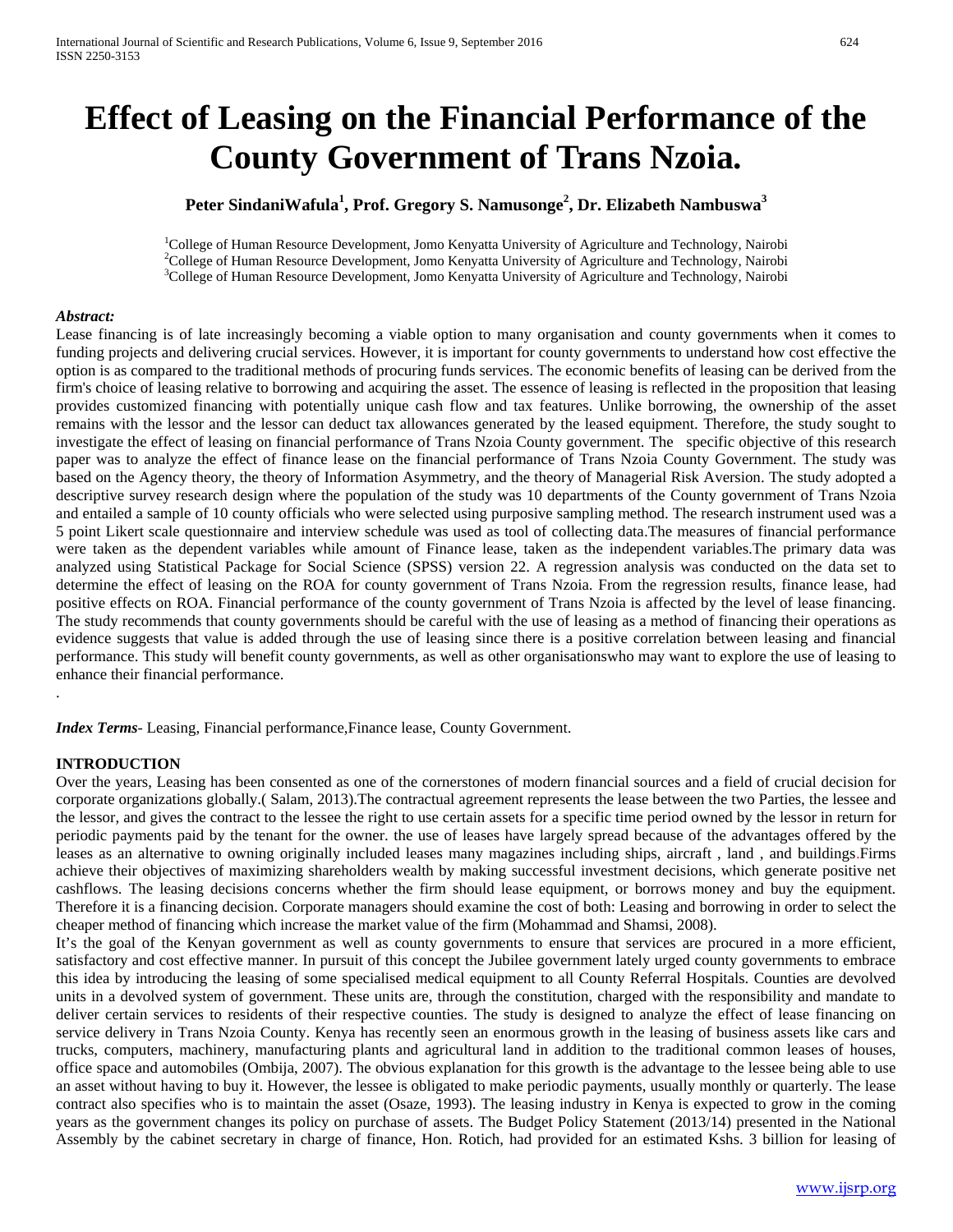government vehicles and other assets. Kihara(2013) points that the shift in government policy to adopt leasing solutions is likely to spur ripple effects within the private sector. With the government leasing about 1200 vehicles to equip the police force, it's likely to eliminate asset and maintenance risks, enhance flexibility on fleet composition and reduce administrative burden.

# **1.1 Leasing**

Leasing is a possibility for organisations to expand their access to short- and medium-term financing. From an economic perspective, leasing can be defined as "a contract between two parties where one party (the lessor) provides an asset for usage to another party (the lessee) for a specified period of time, in return for specified payments" (Fletcher et. al., 2005). This is also reflected in accountingrelated definitions: According to Accounting Standard (AS) 19, a lease is an agreement whereby the lessor conveys to the lessee in return for a payment or series of payments the right to use an asset for an agreed period of time. A finance lease is a lease that transfers substantially all the risks and rewards incident to ownership of an asset. An operating lease is a lease other than a finance lease.

Leasing is referred to as asset based financing. As lessors retain ownership of the assets they lease throughout the life of the contract, these leased assets are therefore an inherent form of collateral in such contracts (compared to traditional bank lending which will either be unsecured or make use of different types of collateral and typically not physical assets such as equipment which are inherent in leases). Conventional bank lending focuses on the loan repayment by the borrower from two sources: a primary source, the cash flow generation, and a secondary source, credit enhancements and collateral (if any). Leasing is focused on the lessee's ability to generate cash flows from the business operations to service the lease payments (Gallardo, 1997), as the lessor retains legal ownership of the asset. Hence, leasing separates the legal ownership of an asset from its economic use. Ownership of the asset may or may not pass to the customer at the end of the lease contract. Contracts, where legal ownership of the asset passes directly to the customer at the start of the agreement, are not considered to be leases.

Based on contractual arrangements, the lessee is allowed to use an asset which is owned by the lessor; the lessee pays specified periodic rentals. The lessor relies on the lessee's ability to generate sufficient cash flows to pay the lease rentals (rather than to rely on the lessee's other assets or track record/credit history). Leasing enables also borrowers with limited track record / credit histories and collateral to access the use of capital equipment, often even in cases where they would not qualify for traditional commercial bank lending (Gallardo, 1997; Berger and Udell, 2005).

## **1.2 Performance**

This is a measure of an organization's earnings, profits, appreciation in value as evidenced by the rise in the entity's share price (Asimakopoulos, et al., 2009) General measures of financial performance fall into two broad categories: investor returns and accounting returns. The basic idea of investor returns is that, the return should be measured from the perspective of shareholders. Accounting returns focus on how firm earnings respond to different managerial policies. This paper focuses on one accounting based performance measure: return on assets (ROA).This a most commonly used measure for financial performance and therefore provided the most comparable results. ROA was used separately to measure a firm's financial performance.

#### **1.3 Leasing and Financial performance**

Leasing play a vital role to meet up the financial needs of various sectors of an economy and thus contribute to the economic development of the country as well as to the deepening of the country's financial system. Lease financing has been a popular mean of financing over the years to the entrepreneurs. Salaam (2013). Leasing improves financial performance by influencing the cost of capital (reducing the leverage level) improves the working capital of the firm (since the untied cash can be invested in cash generating project and efficiency in utilization of the assets as it was discussed in the literature review (Tarus,1997). According to Stulz and Johnson (1985) the non-cancellable long -term leases help mitigate the underinvestment problem due to debt overhang identified by Myers (1977). The underinvestment problem is mitigated because of the legal standing of leases to all outstanding fixed claims. By segregating the claim on new project's cash flows, leasing, unlike debt, limits the wealth transfer from stockholders to existing bondholders. This helps firms undertake some positive NPV projects which are otherwise foregone with risky/unsecured debt financing. Sharpe and Nguyen (1995); Ezzell and Vora (2001) find that leasing reduces external financing costs due to asymmetric information. Brick et al. (1987) argue that the principal reason for the existence of leasing is the differential tax benefits accruing to companies, financial institutions and individuals from owning assets. Whereas a marginally profitable company may not be able to reap the full benefit of accelerated depreciation, a high income taxable corporation or individual may be able to realize such. In such a case, the former may be able to obtain a greater portion of the overall tax benefits by leasing the asset from the latter party as opposed to buying it. Due to competition among lessors, part of the tax benefits may be passed on to the lessee in form of lower lease payments. However, the attraction to lease an asset as opposed to buying it is not due to the existence of taxes per se, but due to the divergence in abilities of the various parties to realize the tax benefits associated with owning an asset (Miller & Upton, 1976).

#### **1.4 Statement of the Problem**

Many organisations and governments have ventured into lease financing as an alternative way of raising funds to meet the expectations of the people they serve or the public generally. The economic benefits of leasing can be derived from the firm's choice of leasing relative to borrowing and acquiring the asset. The essence of leasing is reflected in the proposition that leasing provides customized financing with potentially unique cash flow and tax features. Unlike borrowing, the ownership of the asset remains with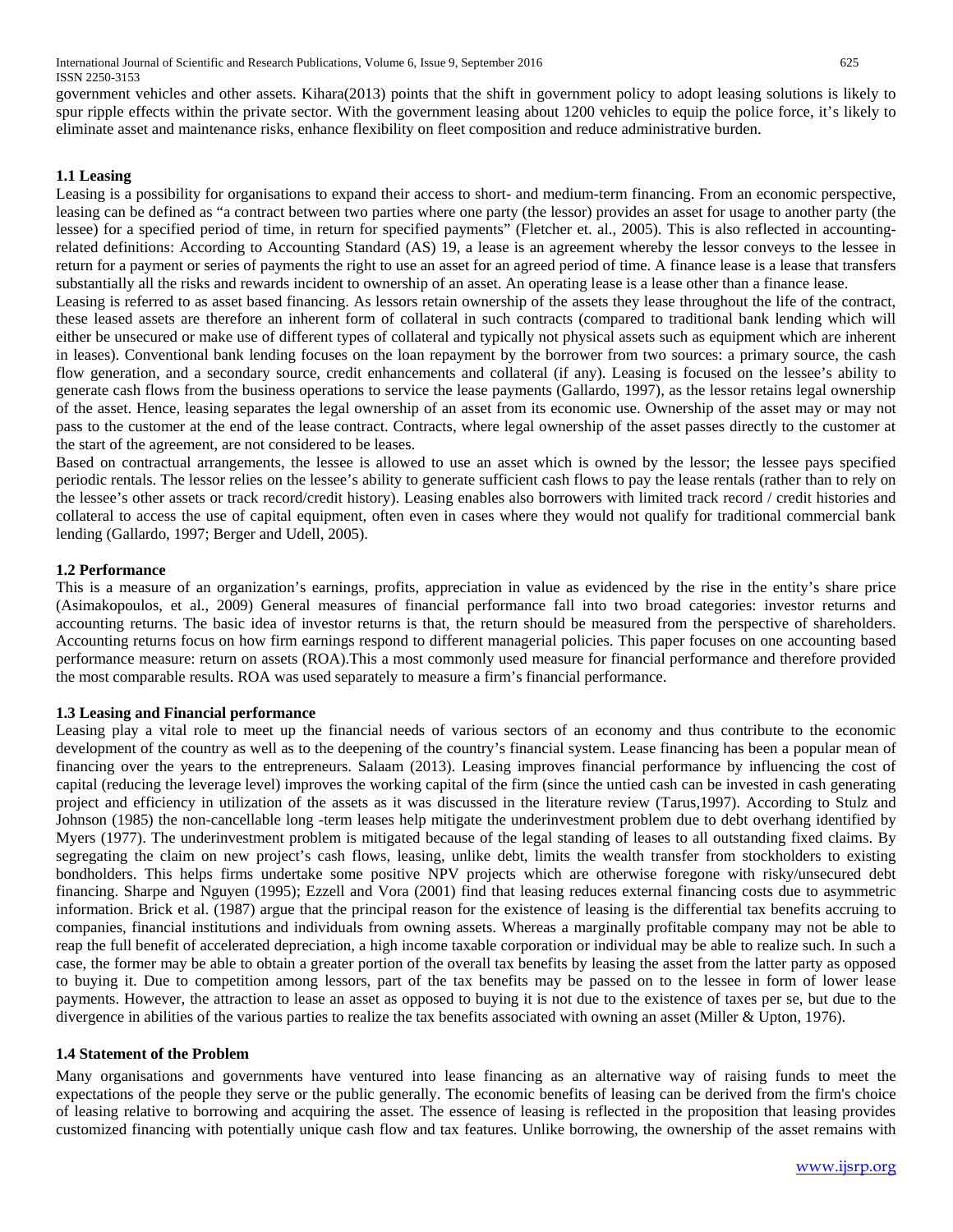International Journal of Scientific and Research Publications, Volume 6, Issue 9, September 2016 626 ISSN 2250-3153

the lessor and the lessor can deduct tax allowances generated by the leased equipment. Where the lessee and the lessor have the same tax status, borrow and lend at the same rate of interest, and have similar expectations regarding the salvage value of the asset, there is no advantage to leasing over purchasing (Miller & Upton, (1976), Myers, Dill & Bautista, (1976) &Lewellen, Long, and McConnell, (1976)). However, in practice, these perfect capital market conditions are not satisfied, resulting in a number of rationales for leasing. The arguments advanced on the effects of leasing on the performance of the firm as opposed to purchase of assets includes the tax differential effects (Miller & Upton, 1976; and Subrahmanyam, 1987)), debt substitutability, agency costs and free cash flows (Smith & Warner, 1979). On the tax differential it is argued that if the lessee (firm) pays little or no corporation tax, it will pass on the capital allowances to the lessor, part of which will be returned to the lessee through lesser rental payments. Secondly, leasing can be seen as a substitute for debt finance because leasing is likely to be advantageous for financially distressed companies that can't fulfill the requirements for getting bank loans. Thirdly, most organisations characterized by a divorce between ownership and control are likely to suffer from the free cash flow problem where managers undertake negative NPV projects (Flath, 1980). Finally, leasing enables the organization to invest the cash it could use to buy new equipment in more profitable venture. Firms are faced with great challenge of maximizing shareholders wealth in amidst of turbulent business environment. Firms as well as county governments employ lease financing because the banks in Kenya charge high interests that keep on fluctuating, the tax implications and the fact that leasing conserves cash (Kibet et al., 2013). Several studies have been conducted (Meyer, 1977; Ezzell&Vora, 2001; Robicheaux et al., 2008; Yan, 2002; Ushilova&Schieurann, 2011; among others) to determine the effects of lease financing on the performance of firms, none has been done for county governments in Kenya. Therefore this study seeks to bridge the gap by looking into the effects of lease financing on the performance of the Trans Nzoia County government.

# **1.5 Objectives**

The general objective of this study was to analyse the effect of leasing on financial performance of Trans- Nzoia County Government. The study was guided by the following specific objective:- To analyse the effect of finance lease on financial performance of Trans Nzoia County Government.

# **1.6 Research Questions**

The study was guided by the following research question:-Does finance lease have effect on financial performance of Trans Nzoia County Government.

# **2. CONCEPTUAL FRAMEWORK**



Source: Author(2016)

# **3. RESEARCH DESIGN**

This study adopted descriptive research design and focused on the effect of leasing on the financial performance of the county government of Trans Nzoia.The study employed descriptive research design for it portrayed an accurate profile of situations. The information provided was then be used to generalize the findings of the study.

#### **3.1 Population of the Study**

The population of the study was all the 10 departments of the county government of Trans Nzoia.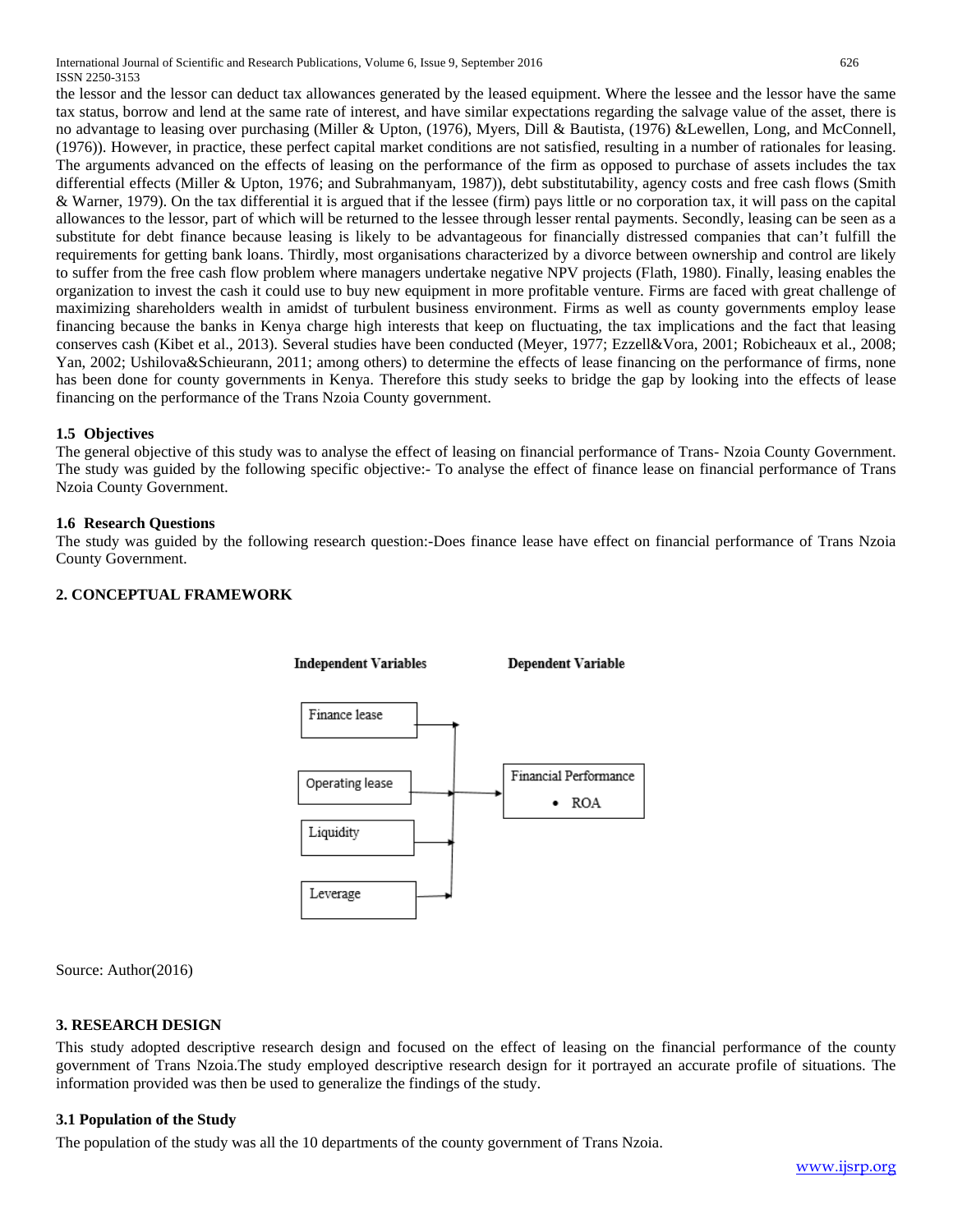## **3.2 Sample and Sampling technique**

Denscombe (1998) says that the sample ought to be carefully selected to represent the population adequately with the researcher ensuring that the subdivisions entailed in the analysis are accurately catered for. Purposive sampling method was adopted since the study targeted information from management officials. Questionnaires were delivered to all the targeted respondents in the county government for data collection.

# **3.3. Research Instruments and Data Collection Methods**

The data collection instrument was the questionnaire. A questionnaire is a potent tool that can capture valuable data from the targeted population. Questionnaires in this study were appropriate in collecting data from the sample population and upholding confidentiality. They were prepared in the form of Likert-Scale type (showing respondents agreement or disagreement) by constructing into five point scale where the lowest scale represent strongly disagree and the highest scale represent strongly agree (Likert, 1932). The questionnaires distributed to the respondents were organized into two parts; the first part comprises the demographic question regarding the respondents, and the second part contains items relating to the variables, both the independent variable and the dependent variable on the effect of leasing on the financial performance of the county government of Trans Nzoia County. The data collected was both qualitative and quantitative.

#### **3.4 Data Processing and Analysis**

The data was analyzed using qualitative and quantitative techniques. Qualitative method involved content analysis and evaluation of text material. Quantitative method involved the use of statistical tools of descriptive analysis such as Statistical package for social sciences (SPSS).

## **4. RESEARCH FINDINGS**

#### **4.1 Reliability Test**

The consistency of the questionnaire, particularly the Likert-type scale, is measured using the reliability analysis which is essential in reflecting the overall reliability of the variables that it is measuring. To carry out the reliability analysis, Cronbach's Alpha (α), as the most common measure of scale reliability was used with a value greater than 0.700 being very acceptable (Cohen and Sayag, 2010)Cronbach's (1951), states that a reliability value ( $\alpha$ ) greater than 0.600 is also acceptable.

The value for Cronbach's Alpha (α) was found to be 0.678 for all variables. When these calculated reliability values are close to 0.7000, and compared with the minimum value of alpha 0.600 advocated by Cronbach's (1951), then the responses generated for all of the variables' used in this research were reliable enough for data analysis

# **4.2 Test for normality Test for normality**

An assessment of the normality of data is a prerequisite for many statistical tests because normal data is an underlying assumption in parametric testing. To test the normality of data, Kolmogorov-Smirnova and Shapiro-Wilk tests of normality were used and conducted on SPSS version 22. According to Field (2009), when the test is non-significant ( $p$  > 0.05) it shows that the distribution of the sample is not significantly different from a normal distribution. Accordingly, the result of test showed in table 1.below that all variables were found to be normal and the presence of normality was accepted at  $p > 0.05$ .

| Table 1: Test for normality of variable |                                 |    |                     |              |    |      |
|-----------------------------------------|---------------------------------|----|---------------------|--------------|----|------|
| Variables                               | Kolmogorov-Smirnov <sup>a</sup> |    |                     | Shapiro-Wilk |    |      |
|                                         | Statistic                       | df | sig                 | Statistic    | df | Sig  |
| <b>Finance Lease</b>                    | .304                            | 98 | $.354$ <sup>*</sup> | .933         | 98 | .112 |
| <b>Financial Performance</b>            | .204                            | 98 | $.203*$             | .932         | 98 | .453 |
|                                         |                                 |    |                     |              |    |      |

**a**. Lilliefors Significance Correction \*. This is a lower bound of the true significance.

Source: 2016 SPSS data analysis

# **4.3 Assessment of Multicollinearity**

Multicollinearity exists when there are strong correlations among the predictors and the existence of r value greater than 0.800, tolerance value below 0.100 and Variance Inflation Factor greater than 10 in the correlation matrix are the causes for the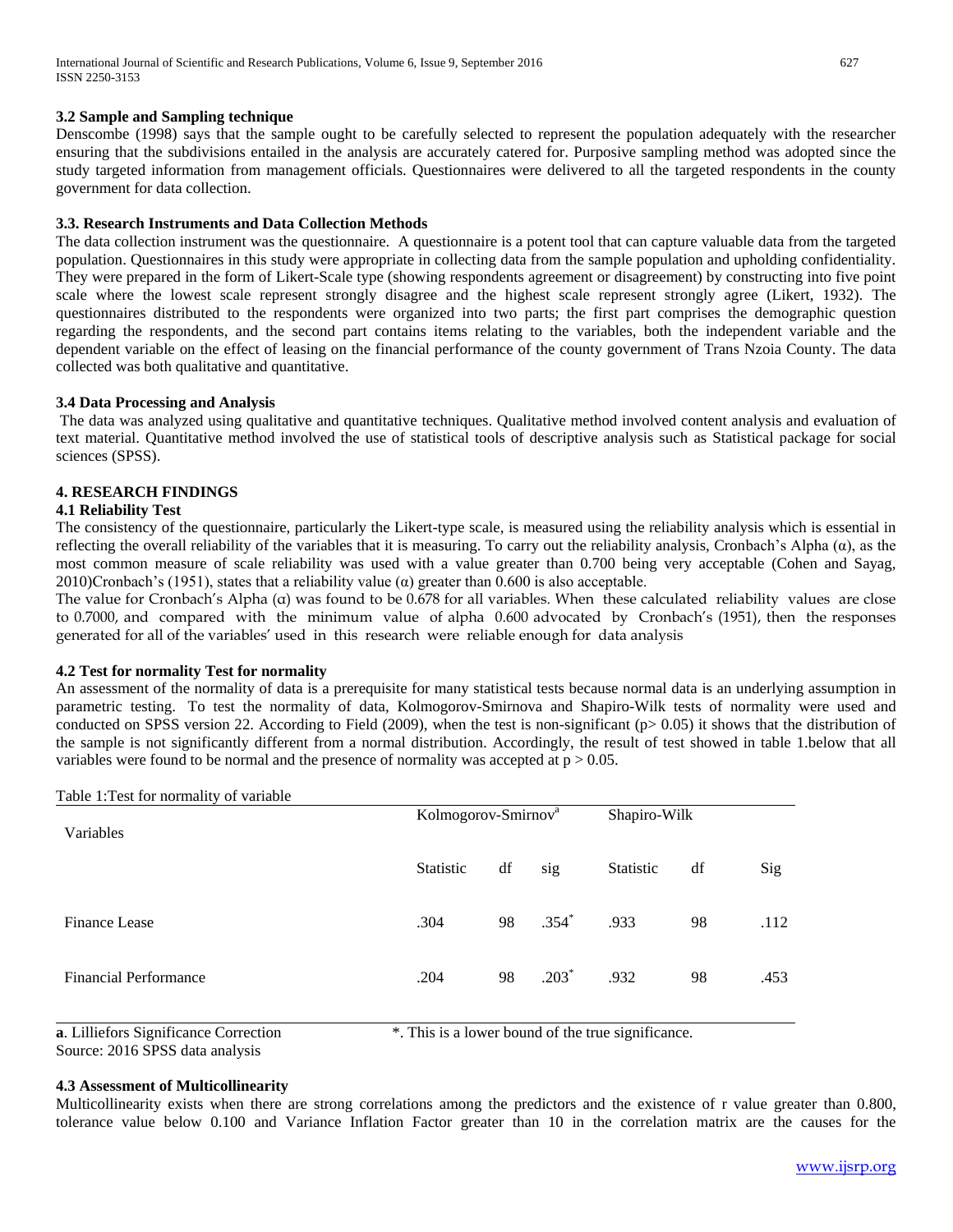Multicollinearity existence (Field, 2009). Tolerance is a statistic used to indicate the variability of the specified independent variable that is not explained by the other independent variables in the model.

Table 2: Showing Collinearity Statistics

| <b>Variables</b>             |           |                           |
|------------------------------|-----------|---------------------------|
|                              | Tolerance | Variance Inflation Factor |
| <b>Financial Leases</b>      | 0.695     | 1.789                     |
| <b>Financial Performance</b> | 0.946     | 1.319                     |

Source: Data analysis, 2016 SPSS

From the Collinearity table 2 above, the tolerance levels for all variables are greater than 0.100 and the Variance Inflation factor values are less than 10, and also the correlation matrix of all the variables have the paired values among the predictors being less than 0.800, from Pearson Correlations Matrix this indicates that there were no Multicollinearity problems that would have altered the analysis of the findings, they rather led to the acceptance of r value, tolerance and Variance Inflation factor values.

# **4.4 Correlation between the independent variables and also with the dependent variable**.

The results show the acceptable reliability of the research variables, with the correlation among predictors not being high, indicating there were no Multicollinearity problems among variables. As of the relationship between the dependent variable, Financial Performance, and the independent variables; Financial Lease, findings are significant. The study also established that there were strong correlations between the dependent variable, Financial Performance and independent variable: - Financial Lease ( $r = 0.239$ ), with (P<0.01) level of significant, shows a strong support for the research question. The correlation analysis was utilized to reject or accept research questions.

# **4.5 Regression Results for Financial Performance**

The regression result explored the necessary indicators of Financial Performanceby using the variables identified in the model. As shown in table 3 below, the appropriate indicators of the variable used to identify theFinancial Performance were explored. That is, the value of R squared used to identify how much of the variance in the dependent variable Financial Performance was identified by the model. The larger the value of R squared, the better the model. The overall contribution of independent variable; Financial Lease, accounted for 59% ( $\mathbb{R}^2 = 0.5896$ ) of the variation in Financial Performance, the rest 41% were other variables not included in this study.

| Table 3. Regression result for Financial Performance |                |                                    |                                                         |              |       |                   |       |
|------------------------------------------------------|----------------|------------------------------------|---------------------------------------------------------|--------------|-------|-------------------|-------|
| $R = 0.7679$                                         | $R^2$ = 0.5896 |                                    | Adj. $R^2$ = 0.5287 Std. Error of the Estimate = 2.8455 |              |       |                   |       |
| $d = 2.0155$                                         |                |                                    | $F = 12.7154$                                           | $P = 0.0000$ |       |                   |       |
|                                                      | Unstandardized |                                    | Standardized                                            |              |       | Collinearity      |       |
|                                                      | Coefficients   |                                    | Coefficients                                            |              |       | <b>Statistics</b> |       |
| Variables                                            | В              | Std. Error                         | <b>Beta</b>                                             | t-value      | Sign. | Tolerance         | VIF   |
| Constant                                             | 32.786         | 9.337                              |                                                         | 8.364        | 0.000 | 0.695             | 1.789 |
| <b>Financial Lease</b>                               | 1.248          | 0.490                              | 0.579                                                   | 4.186        | 0.367 |                   |       |
| <b>D 0.01.050/1</b><br>$\sim$ $\sim$                 | $\sim$ 1       | $\sim$<br>$\mathbf{r}$<br>$\Omega$ | $\cdot$ $\cdot$<br>$\mathbf{r}$ .                       | 2017000      |       |                   |       |

 $P< 0.01$ , 95% level of Confidence,  $N = 98$  Source: Data analysis, 2016 SPSS

From the table 3 above, the summary shows the significance of the model by the value of F-statistic (P = 000) and  $F = 12.7154$  which implies that there was a strong relationship between the predictors and the outcomes of the regression variables and, are at best, fit the model to predict Financial Performance. The beta (β) sign also shows the positive (+ve) negative (-ve) effect of the independent variables coefficient over the dependent variable. In table 3 above, beta sign of all the independent variables shows the positive effect of predicting the dependent variable. That means, any increase in the independent variables leads to increase in the dependent variable, Financial Performance.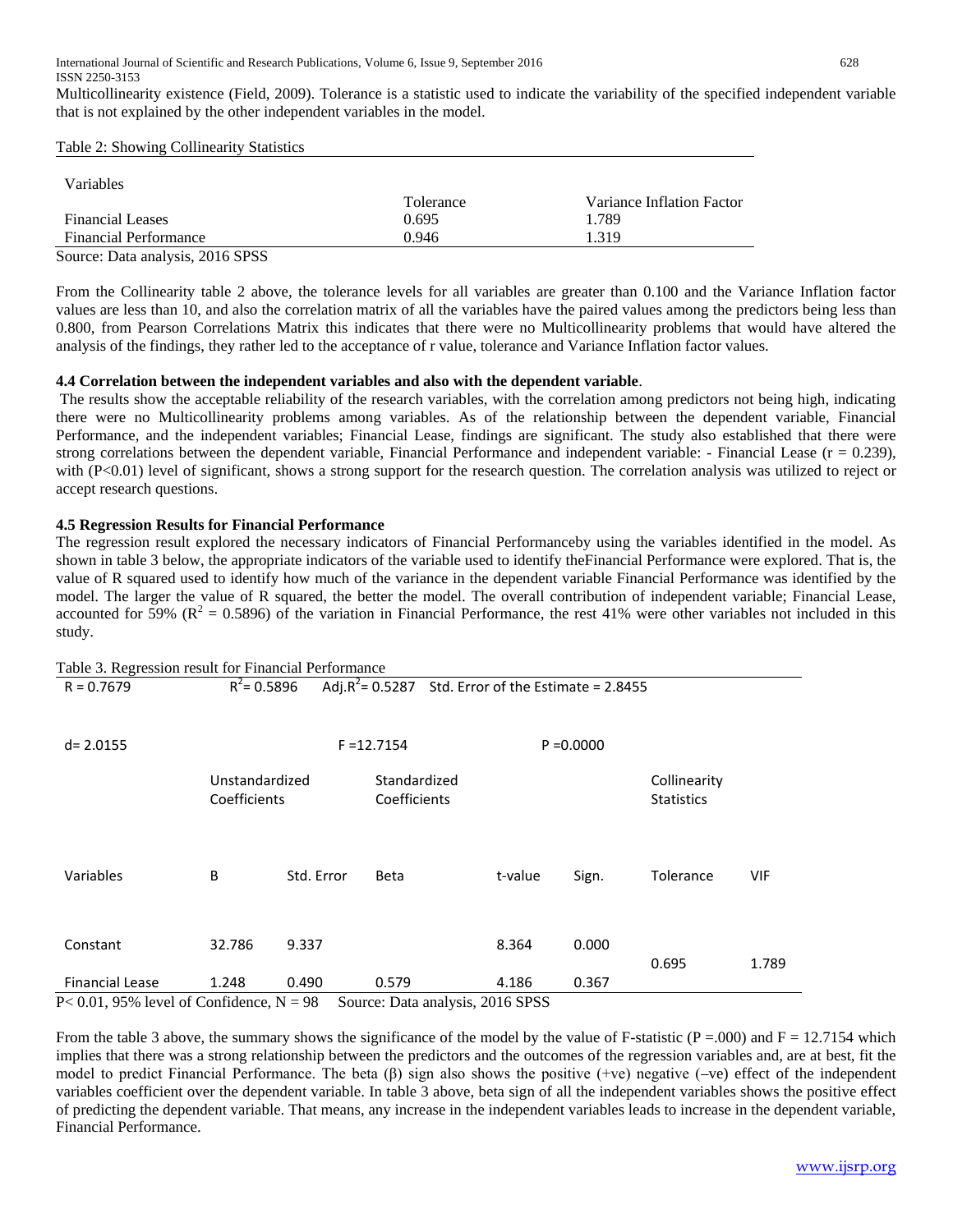International Journal of Scientific and Research Publications, Volume 6, Issue 9, September 2016 629 ISSN 2250-3153

Therefore, based on the coefficients of the dependent variable (β sign) all the questions proposed by the researcher are acceptable because they all stated that the positive relationship with the dependent variable is met. But based on the statistical significance of the independent variable over the dependent variable at 0.05 level of significance, all the four independent variables significantly contributed to Financial Performance at (P>0.01) level of confidence. Thus, this implies that; Financial Lease is the most important determinant of Financial Performance in which the county should give more emphasis for greater financial performance.

#### **4.6 Relationship between variables**

A regression equation was used in stats to find out what relationship, if any, exists between sets of data (independent variables and the dependent variable). Regression is useful as it allows you to make predictions about data.

Inferential statistics was carried out using regression model to establish the effect of finance lease on financial performance. The regression model established how and to what extend the independent variables explained the dependent variable. The study regressed financial performance (Y) and the predictor (independent variable) finance lease and the results are as shown in table 5 below.

| Table 5. ANOVA |                                                 |    |             |             |                    |  |  |  |  |
|----------------|-------------------------------------------------|----|-------------|-------------|--------------------|--|--|--|--|
| Model          | Sum of Squares                                  | DF | Mean Square | $\mathbf F$ | Sig.               |  |  |  |  |
|                |                                                 |    |             |             |                    |  |  |  |  |
| Regression     | 514.098                                         | 4  | 104.777     | 12.7154     | .0000 <sup>b</sup> |  |  |  |  |
|                |                                                 |    |             |             |                    |  |  |  |  |
| 1 Residual     | 278.960                                         | 94 | 5.584       |             |                    |  |  |  |  |
|                |                                                 |    |             |             |                    |  |  |  |  |
| Total          | 793.058                                         | 98 |             |             |                    |  |  |  |  |
|                | . Den en deut Venichter Fin en siel Deußenmanne |    |             |             |                    |  |  |  |  |

a. Dependent Variable: Financial Performance

b. Predictors: (Constant), Financial Lease

From the table 5 above, the significance value is 0.0000 which is less than 0.05, hence the model was considered statistically significant in predicting how the independent variables predict the dependent variable. The regression effect is statistically significant indicating that the prediction of the dependent variable is accomplished better than if done through chance. The F calculated (F =12.7154) which is greater than 5% level of significance showing that the overall model was significant.

Table 6. Regression coefficients

|                  | Unstandardized<br>coefficients |               | Std.<br>Coefficients |       |       | Correlations  |         |       | Collinearity |            |
|------------------|--------------------------------|---------------|----------------------|-------|-------|---------------|---------|-------|--------------|------------|
| Variables        | B                              | Std.<br>Error | Beta                 | T     | Sig.  | Zero<br>Order | Partial | Part  | Tolerance    | <b>VIF</b> |
| Constant         | 32.786                         | 9.337         |                      | 8.364 | 0.000 |               |         |       |              |            |
| Finance<br>Lease | 1.248                          | 0.490         | 0.579                | 4.186 | 0.367 | 0.626         | 0.495   | 0.217 | 0.637        | 2.328      |

From table 6 above, Financial Lease explained 12.48%, of Financial Performance within various department of Trans Nzoia County. Therefore the regression equation was formulated as:  $Y = 12.48 X_1 + \mu e$ 

This meant that a unit increase in the value of the Financial Lease would lead to 1.248 increase in Financial Performance level within the various department of Trans Nzoia County. The possible value of Y when all independent variables are equal to zero would be 32.786

# **5**.**DISCUSSIONS OF THE SPECIFIC RESEARCH QUESTION**

#### **5.1 Effect of finance lease on financial performance of the County government of Trans Nzoia.**

From the results of analysis, Finance Lease plays a vital role to meet up the financial needs of the county government. 59.2% of the respondents agreed with this while 40.80% strongly agreed. This was also confirmed by the regression analysis with the  $F = 12.7154$ showing a strong relationship between Financial Performance and Financial lease. The Finance lease, also called capital lease is a long term lease running into several years. It has appositive effect on financial performance since it has low rates.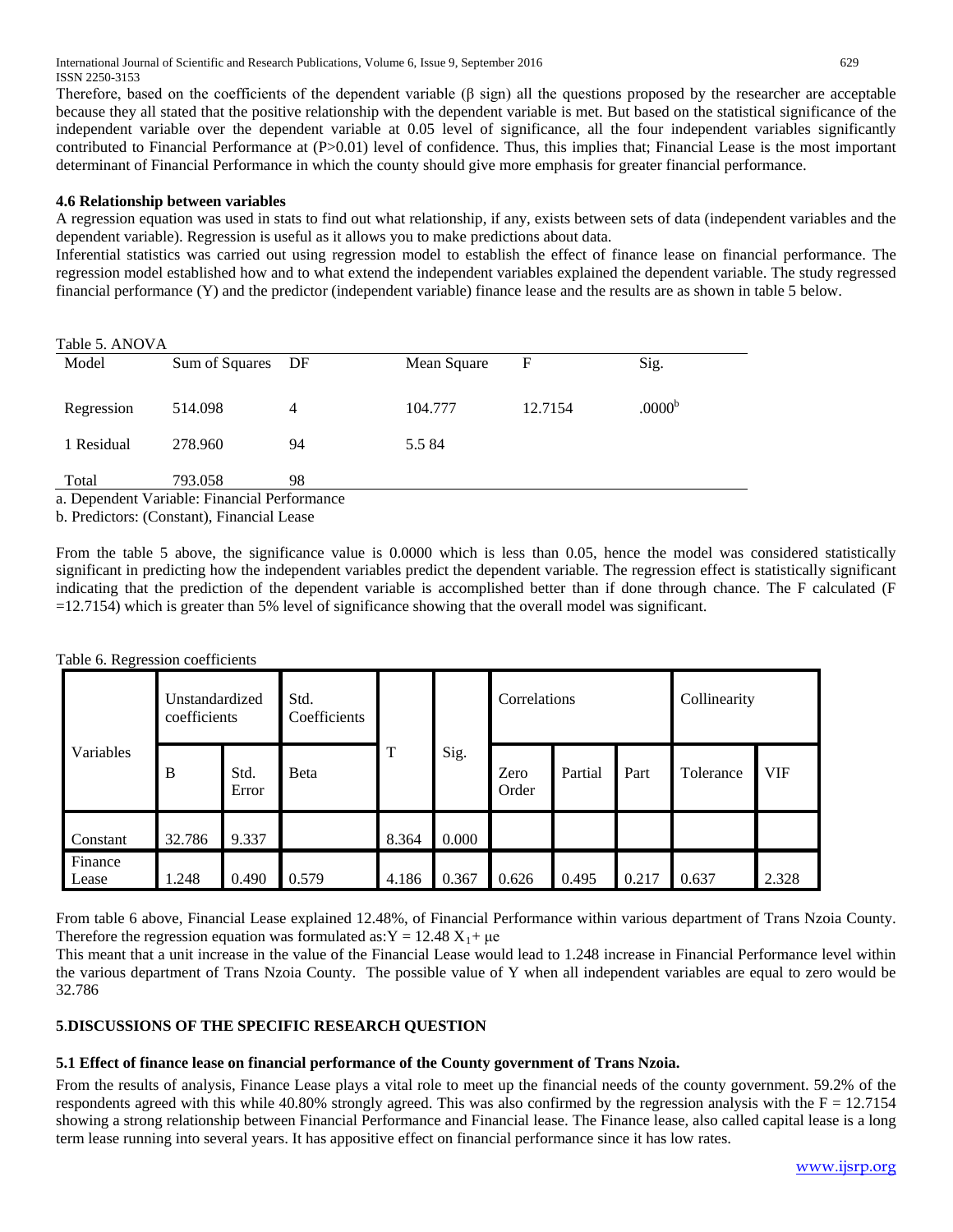International Journal of Scientific and Research Publications, Volume 6, Issue 9, September 2016 630 ISSN 2250-3153

## **6. CONCLUSION**

The study concluded that among other factors that might have an effect on institution financial performance major focus should be paid on finance lease, so as county governments as well as other organizations or institutions can have greater financial performance. On the basis of the afore-mentioned findings, the following deductions are expedient: The correlation and linear regression analysis employed for testing the two hypotheses revealed that; leasing option has a significant effect on the financial performance of the County Government of Trans Nzoia, and that there is a positive and significant relationship between finance lease and financial performance.

## **7. RECOMMENDATIONS**

The recommendations for this study include: firstly, that leasing companies should improve on their rates by reducing rents on leasable equipment so that organisations, whether county governments or SME's can benefit more from this form of finance option, secondly leasing organizations should endeavour to understand the real requirements and scope of work of various organisations so that they can provide real lease solutions that suit the corporate needs of the organizations. Leasing companies should sensitiseorganisations on the actual benefits of leasing so that the option can be explored by many who need it for their expansion.

#### **ACKNOWLEDGMENT**

I wish to acknowledge the guidance I received from my supervisors, Prof. Gregory Namusonge and Dr. Elizabeth Nambuswa, during the period I undertook my research.

#### **REFERENCES**

[1]Asimakopoulos, I., Samitas, A. and Papadogonas, T. (2009). Firm Specific and Economy Wide Determinants of Firm Profitability: Greek Evidence Using Panel Data. Managerial Finance, 35 (11), 930-939.

[2] Berger, A. and Udell, G. (2005). A More Complete Conceptual Framework for Financing of Small and Medium Enterprises. World Bank Policy Research Working Paper No. 3795. December 2005.

[3] Brick, I. E., William, F. and Marti, S. (1987). Leasing and financial intermediation: comparative tax advantages. Financial Management, 16, Spring (1987) 55.

[4] Cohen, A. &Sayag, G. (2010). The Effectiveness of internal auditing: An empirical examination of its determinants in Israeli organizations. *Australian Accounting Review,* 54 (20), 296-307.

[5] Cronbach, L. J. (1951). Coefficient alpha and the internal structure of tests. *Psychometrika*, *16*,297–334..

[6] Denscombe, M. (1998). *The good Research Guide for small Scale Social research Projects*. New Delhi, IN: Viva books Private Limited.

[7] Ezzell, J. R. and Vora, P. P. (2001). Leasing Versus Purchasing: Direct Evidence on Corporation's Motivations for Leasing and Consequences of Leasing. Quarterly Review of Economic and Finance 41, 33-47.

[8] Field,A.P.(2009). Discovering statistics using SPSS. London, England: SAGE

[9] Flath, D. (1980).The Economics of Short-Term Leasing. Economic inquiry 18- 247.

[10] Fletcher, M.; Freeman, R.; Sultanov, M. and Umarov, U. (2005). Leasing in development. Guidelines for emerging economies. IFC. 2005

[11] Gallardo, J. (1997). Leasing to support small businesses and microenterprises. In: The World Bank. Policy Research Working Paper 1857. December 1997.

[12] Kibet, B., Neddy, S., Irene K. and John K. (2013). The Effect of Capital Structure on Share Price on Listed Firms in Kenya. A Case of Energy Listed Firm.

[13]Kihara, E. (June 17, 2013). Private Sector Welcomes Government Leasing Route. Available at [http://www.capitalfm.co.ke/business/2013/06/private](http://www.capitalfm.co.ke/business/2013/06/private-)[s](http://www.capitalfm.co.ke/business/2013/06/private-)ectorwelcomes-govt-leasing-route/ (Accessed October 11, 2013).

[14] Lewellen, W. G., Michael S. L. and McConnell, J. J. (1976). Asset Leasing in competitive Capital Markets. The Journal of

[15] Likert, R. (1932). A technique for the measurement of attitudes. *Archives of Psychology,*

*22*(140), 1–55.

[16] H. Miller. and Upton, C. H. (1976). Leasing, Buying, and the Cost of Capital Services. The Journal of Finance 31, 761-786.

[17] Mohammad, S. A and Shamsi, B. (2008). Determinants of financial leasing development in Jordan. Studies in Business and Economic Journal, Qatar University, 14, (2).

[18] Myers, S. C. (1977). Determinants of Corporate Borrowing. Journal of Financial Economics 5, 147-175

[19] Myers, S.C., Dill, D. A. and Bautista, A. J. (1976). Valuation of Financial Lease Contracts. Journal of Finance 31, 799-819.

[20] Ombija, R.O (2007). The Feature of a Leasing Agreement and Accompanying DocumentationAccra, Ghana. Available at http://www.kenyalaw.org/klr/index.php?id=774 (Accessed july 10, 2016).

[21] Osaze, E. B. (1993). Leasing Financing in Nigeria. Lagos. Pacific Printers Nig. Ltd.

[22] Robicheaux, S. H., Xudong, F. and Ligon, J. A. (2008). Lease Financing and Corporate Governance. The Financial Review 43, 403.

[23] Salam, A. (2013). Effects of Lease Finance on Performance of SMEs in Bangladesh. International Journal of Science and Research (IJSR), ISSN (online): 2319 7064, 2 issue 12, December 2013.

[24] Sharpe, S. A. and Nguyen, H. H. (1995). Capital Market Imperfections and the Incentive to Lease. Journal of Financial Economics 39, 271-294.

[25] Smith, C. W. and Warner, J. B. (1979). On Financial Contracting: An Analysis of Bond Covenants. Journal of Financial Economics 7, 117-161.

[26] Stulz, R. M. and Herb J. (1985). An analysis of secured Debt. Journal of Financial Economics, 14, 501-521

[27] Subrahmanyam, M. (1987), The Valuation of Stock Index Options, European OptionsCollocuium, Zurich, September

[28]Tarus, K. (1997). Determination of the factors influencing the growth of finance leases in Kenya. Unpublished MBA Research paper, University of Nairobi.

#### **AUTHORS**

*First Author*- Peter SindaniWafula, MBA student, College of Human Resource Development,Jomo Kenyatta University of Agriculuture and Technology, Nairobi. E-mail: petersindani74@gmail.com

*Second Author*-Prof. Gregory S. Namusonge, PHD. College of Human Resource Development, Jomo Kenyatta University of Agriculuture and Technology, Nairobi.E-mail: Gregnamusonge@gmail.com

*Third Author*-Dr. Elizabeth Nambuswa, PHD.College of Human Resource Development, Jomo Kenyatta University of Agriculuture and Technology, Nairobi. E-mail:enambuswa@gmail.com